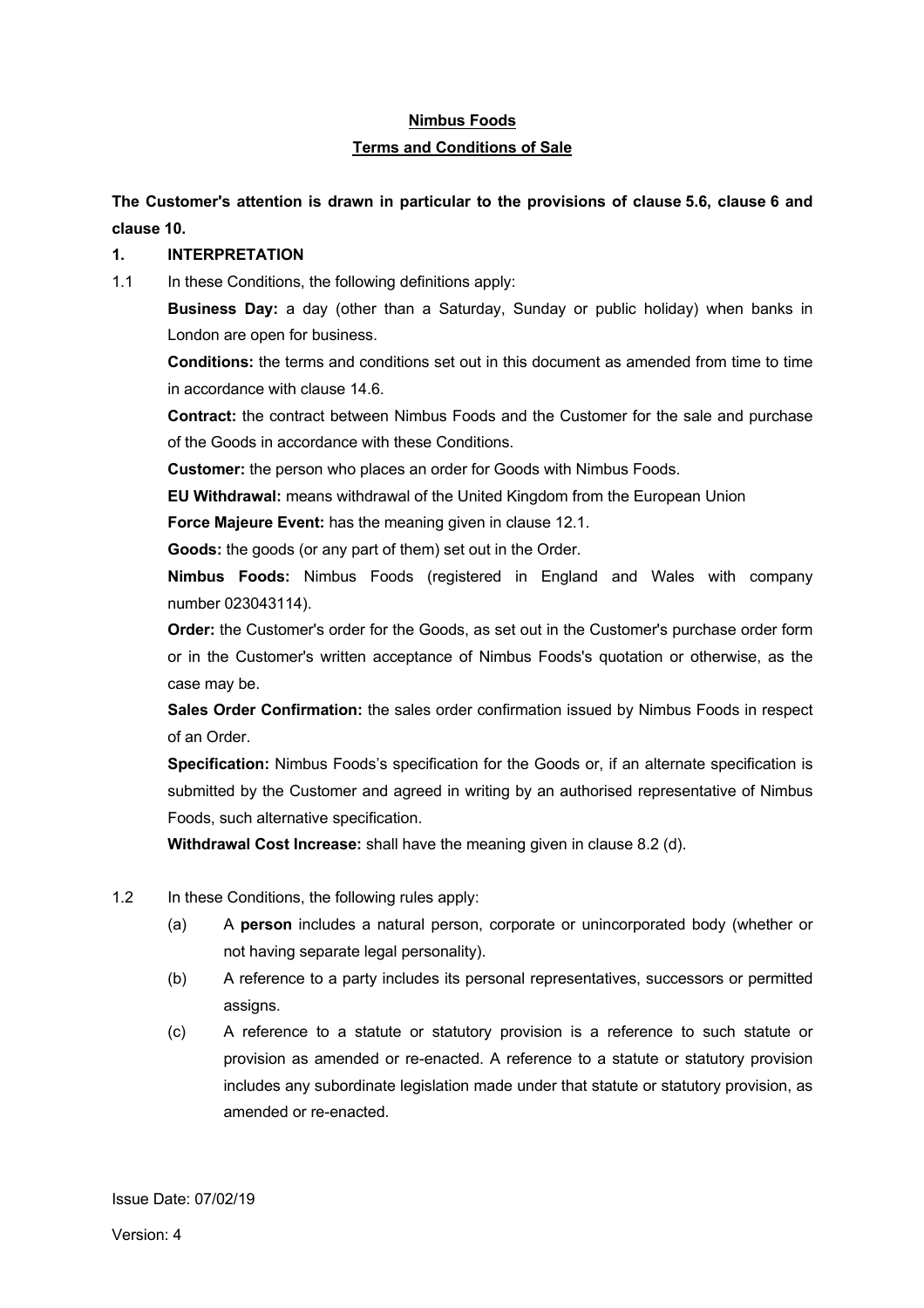- (d) Any phrase introduced by the terms **including**, **include**, **in particular** or any similar expression shall be construed as illustrative and shall not limit the sense of the words preceding those terms.
- (e) A reference to **writing** or **written** includes faxes and e-mails.

## **2. BASIS OF CONTRACT**

- 2.1 These Conditions apply to the Contract to the exclusion of any other terms that the Customer seeks to impose or incorporate, or which are implied by trade, custom, practice or course of dealing.
- 2.2 The Order constitutes an offer by the Customer to purchase the Goods in accordance with these Conditions. The Customer is responsible for ensuring that the terms of the Order and any applicable Specification submitted by the Customer are complete and accurate.
- 2.3 The Order shall only be deemed to be accepted when Nimbus Foods issues a Sales Order Confirmation or, if earlier, when Nimbus Foods delivers the Goods to the Customer, at which point the Contract shall come into existence.
- 2.4 The Contract constitutes the entire agreement between the parties. The Customer acknowledges that it has not relied on any statement, promise, representation, assurance or warranty made or given by or on behalf of Nimbus Foods which is not set out in the Contract provided that nothing in this clause 2.4 shall exclude or limit Nimbus Foods's liability for fraud or fraudulent misrepresentation.
- 2.5 A quotation for the Goods given by Nimbus Foods shall not constitute an offer. A quotation shall only be valid for the period stated therein or, if no period is stated, 5 Business Days from its date of issue and may be withdrawn by Nimbus Foods at any time.
- 2.6 If any provisions of these Conditions are inconsistent with the express terms of the Sales Order Confirmation, then the terms of the Sales Order Confirmation shall take precedence save in respect of clause 5.6 and clause 10 which shall always apply.

# **3. GOODS**

- 3.1 The description of the Goods shall be as set out in the Sales Order Confirmation.
- 3.2 Any samples, drawings, descriptive matter, or advertising produced by Nimbus Foods and any descriptions or illustrations contained in Nimbus Foods's catalogues or brochures are produced for the sole purpose of giving an approximate idea of the goods described in them. They shall not form part of the Contract or have any contractual force and, unless expressly agreed otherwise in writing by an authorised representative of Nimbus Foods, the sale of Goods under the Contract shall not be a sale by sample.
- 3.3 To the extent that the Goods are to be manufactured in accordance with a Specification supplied by the Customer, the Customer shall indemnify Nimbus Foods against all liabilities, costs, expenses, damages and losses (including any direct, indirect or consequential losses, loss of profit, loss of reputation and all interest, penalties and legal and other professional costs and expenses) suffered or incurred by Nimbus Foods in connection with any claim made against Nimbus Foods for actual or alleged infringement of a third party's intellectual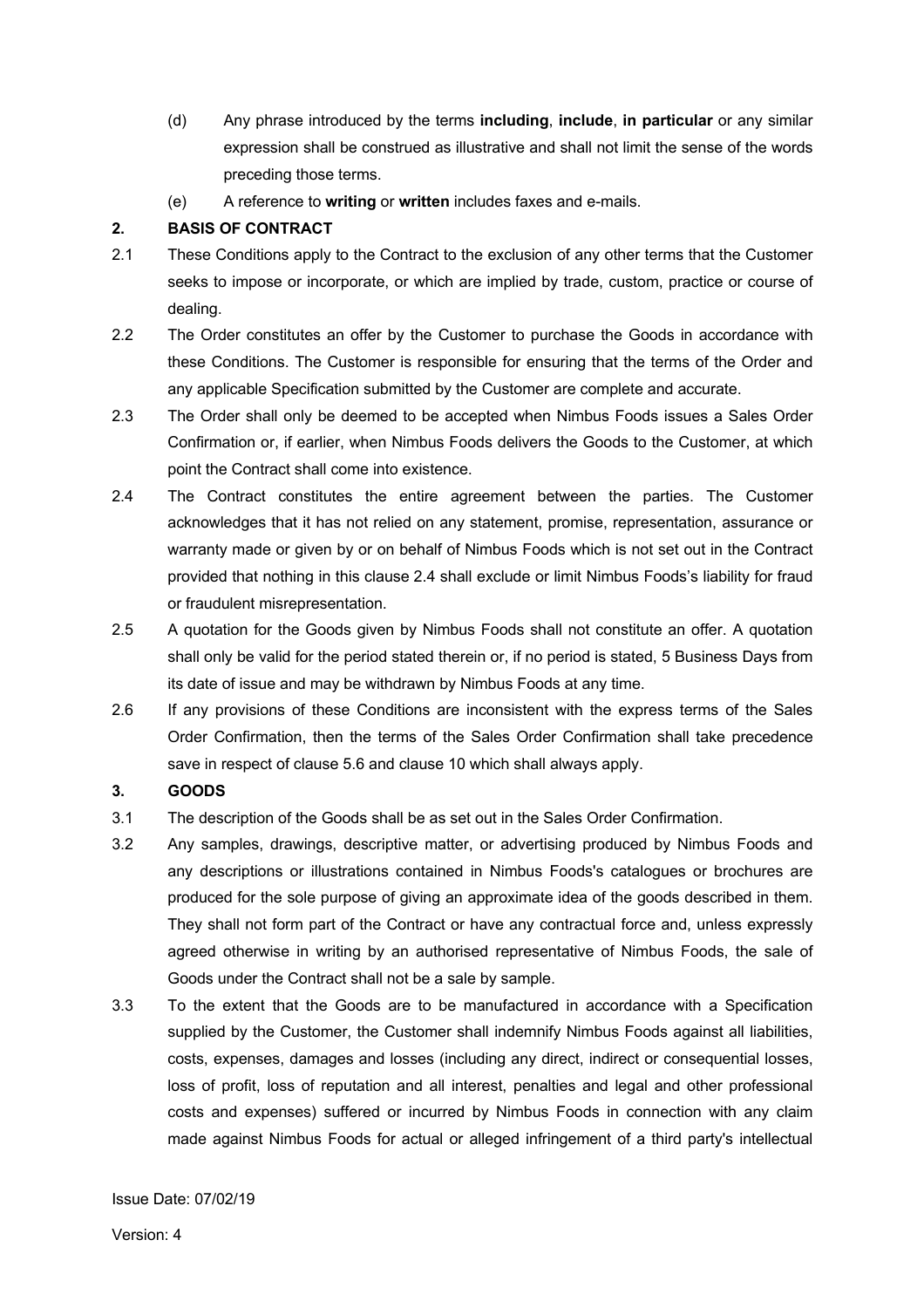property rights arising out of or in connection with Nimbus Foods's use of such Specification. This clause 3.3 shall survive termination of the Contract.

3.4 The Customer shall not alter, remove, conceal or otherwise interfere with any marking, or other identification, or source of origin or product information placed by Nimbus Foods on the Goods or on the labelling or packaging of the Goods.

## **4. DELIVERY AND NON-DELIVERY**

- 4.1 Nimbus Foods shall deliver the Goods to the location set out in the Order or such other location as the parties may agree (**Delivery Location**).
- 4.2 Delivery of the Goods shall be completed:
	- (a) unless an authorised representative of Nimbus Foods has agreed in writing that Nimbus Foods shall be responsible for unloading the Goods at the Delivery Location, by making the Goods available for unloading at the Delivery Location; or
	- (b) if an authorised representative of Nimbus Foods has agreed in writing that Nimbus Foods shall be responsible for unloading the Goods at the Delivery Location, on the completion of the unloading of the Goods at the Delivery Location.
- 4.3 Unless an authorised representative of Nimbus Foods has agreed in writing that Nimbus Foods shall be responsible for unloading the Goods at the Delivery Location, the Customer shall provide at the Delivery Location (at its own cost and expense) adequate equipment and personnel for unloading the Goods.
- 4.4 The Customer shall be responsible for obtaining all necessary export and import licences which shall be obtained at the Customer's own cost and expense and within sufficient time to allow delivery of the Goods to take place in accordance with the Contract.
- 4.5 Any dates quoted for delivery are approximate only, and the time of delivery is not of the essence. Late delivery of the Goods does not entitle the Customer to reject the Goods and/or terminate the Contract.
- 4.6 If Nimbus Foods fails to deliver the Goods, its liability shall be limited to the costs and expenses incurred by the Customer in obtaining replacement goods of similar description and quality in the cheapest market available, less the price of the Goods.
- 4.7 Nimbus Foods shall have no liability for any delay in the delivery of, or failure to deliver, the Goods to the extent that such delay or failure is caused by a Force Majeure Event or the Customer's failure to provide Nimbus Foods with adequate delivery facilities or delivery instructions or any other instructions that are relevant to the supply of the Goods or the Customer's failure to comply with its obligations under the Contract.
- 4.8 Nimbus Foods shall not be liable for any non delivery of the Goods or any shortfall in the quantity of Goods delivered unless the Customer notifies Nimbus Foods in writing of such non-delivery or shortfall within 2 Business Days of the date on which the relevant Goods would, in the ordinary course, have been received by the Customer.
- 4.9 If the Customer fails to accept delivery of the Goods when they are ready for delivery or Nimbus Foods is unable to deliver the Goods when they are ready for delivery due to the

Issue Date: 07/02/19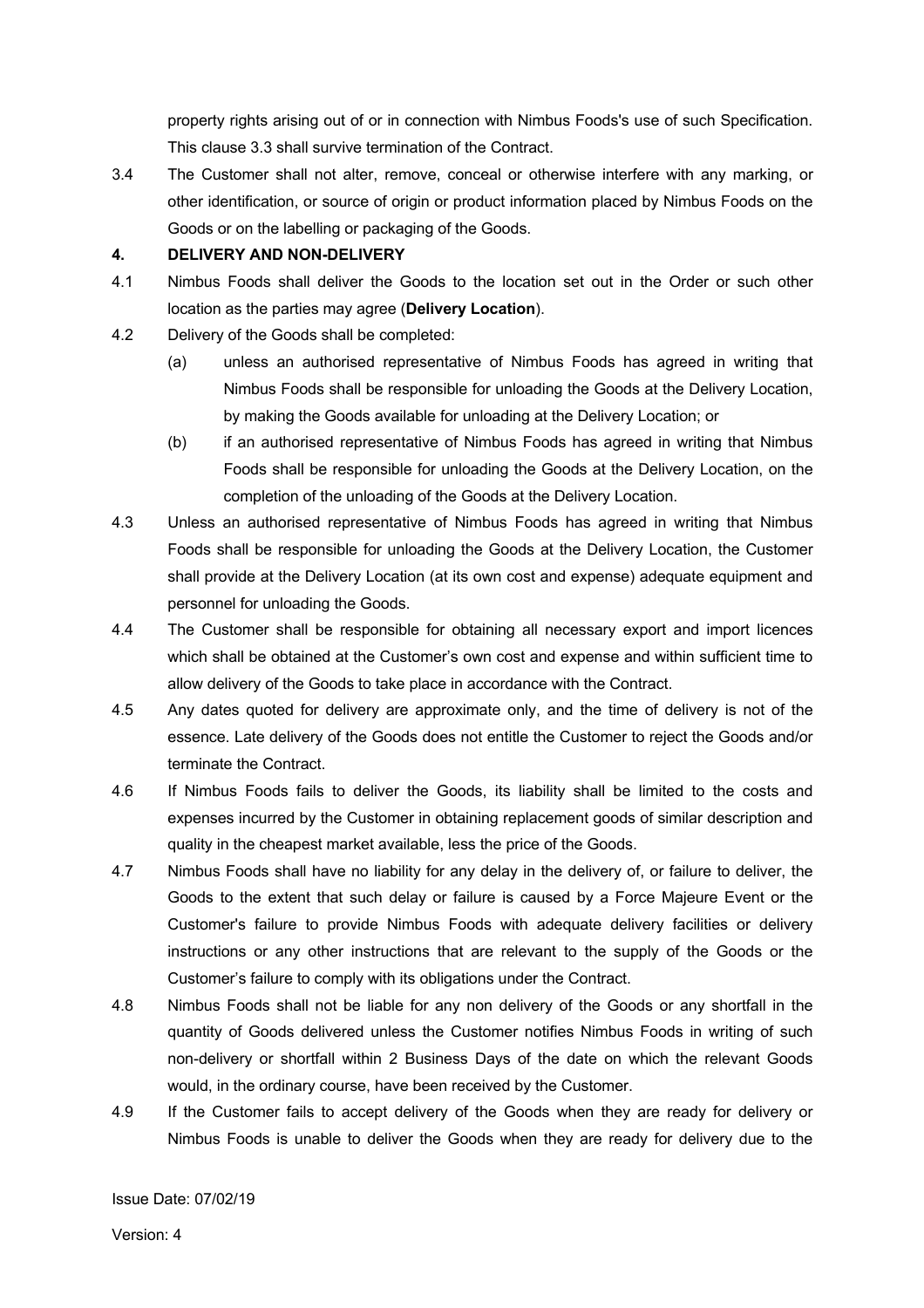Customer's failure to provide Nimbus Foods with adequate delivery facilities or delivery instructions or any other instructions that are relevant to the supply of the Goods or the Customer's failure to comply with its obligations under the Contract, then:

- (a) delivery of the Goods shall be deemed to have been completed at 9.00 am on the Business Day after the day on which Nimbus Foods notified the Customer that the Goods were ready for delivery; and
- (b) Nimbus Foods may store the Goods until actual delivery takes place, and charge the Customer for storage and all related costs and expenses (including insurance); and/or
- (c) Nimbus Foods may sell or otherwise dispose of part or all of the Goods and (after deducting reasonable storage and selling expenses) apply the proceeds to discharge any sums owing to, or claimed by, Nimbus Foods under the Contract and then account to the Customer for any balance.
- 4.10 The Customer shall not be entitled to reject the Goods if Nimbus Foods delivers up to and including 5% more or less than the quantity of Goods ordered, but a pro rata adjustment shall be made to the Order invoice on receipt of notice from the Customer that the wrong quantity of Goods was delivered.
- 4.11 Nimbus Foods may deliver the Goods by instalments, which shall be invoiced and paid for separately. Each instalment shall constitute a separate Contract. Any delay in delivery or defect in an instalment shall not entitle the Customer to cancel any other instalment.
- 4.12 All trays, pallets, pallecons and other returnable packaging used in connection with the delivery of the Goods (**Packaging**) shall remain the property of Nimbus Foods and shall be made available for collection by or on behalf of Nimbus Foods upon request by Nimbus Foods. The Customer shall ensure that all Packaging is kept in good condition whilst in its possession or under its control and that liners are removed prior to the collection of any Packaging by or on behalf of Nimbus Foods.

# **5. QUALITY**

- 5.1 Nimbus Foods warrants that on delivery, the Goods shall:
	- (a) conform in all material respects with their description and the Specification; and
	- (b) be of satisfactory quality (within the meaning of the Sale of Goods Act 1979).
- 5.2 Nimbus Foods reserves the right to amend the Specification if required by any applicable statutory or regulatory requirements.
- 5.3 Subject to clause 5.5 and clause 5.6, if:
	- (a) the Customer gives notice in writing to Nimbus Foods within:
		- (i) 1 Business Day of delivery in the case of a defect that is apparent on normal visual inspection (including any defect which is as a result of damage in transit); and
		- (ii) in the case of a latent defect, within 3 Business Days of the latent defect having become apparent or should have been apparent,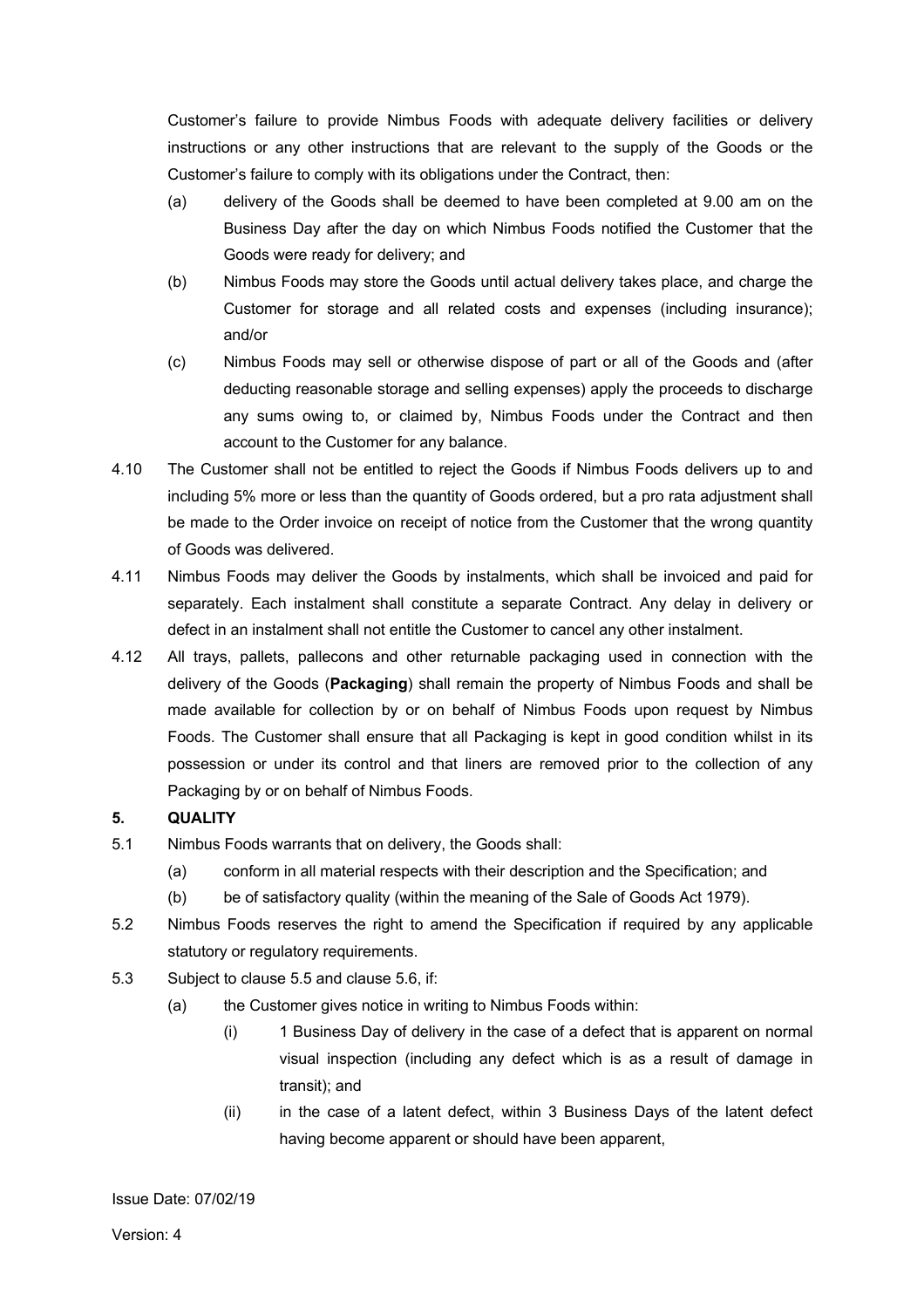- (iii) that some or all of the Goods do not comply with the warranty set out in clause 5.1; and
- (b) Nimbus Foods is given a reasonable opportunity of examining such Goods (and any products incorporating any of the Goods); and
- (c) the Customer (if asked to do so by Nimbus Foods) returns such Goods (and, if applicable, any products incorporating any of the Goods) to Nimbus Foods's place of business at Nimbus Foods's cost,

Nimbus Foods shall, at its option, repair or replace the defective Goods (or the defective part of the Goods), or refund the price of the defective Goods in full.

- 5.4 If the Customer has not given notice of any defects in the Goods within the relevant time periods set out in clause 5.3, it shall be deemed to have accepted the Goods.
- 5.5 Nimbus Foods shall not be liable for the Goods' failure to comply with the warranty set out in clause 5.1 in any of the following events:
	- (a) the Customer makes any further use of such Goods after giving notice in accordance with clause 5.3;
	- (b) the defect arises because the Customer failed to follow Nimbus Foods's oral or written instructions as to the storage and use of the Goods or (if there are
	- (c) none) good trade practice regarding the same;
	- (d) the defect arises as a result of Nimbus Foods following any Specification supplied by the Customer;
	- (e) the Customer alters or repairs such Goods without the written consent of
	- (f) Nimbus Foods; or
	- (g) the Goods differ from the Specification as a result of changes made to ensure they comply with applicable statutory or regulatory requirements.
- 5.6 To the extent that the Goods are to be discharged by or on behalf of Nimbus Foods from a delivery tanker directly into the Customer's silo (or any other silo that the Customer directs):
	- (a) the Customer shall be responsible for satisfying itself that the goods meet the required specification and is free from contamination before the Customer permits the discharge of the goods into any Customer silo (or any other silo that the Customer directs) to commence. The Customer acknowledges and agrees that it is responsible for carrying out all tests that it considers necessary in order to satisfy itself that such goods meet the required specification and are free from contamination before discharge at the point of delivery commences;
	- (b) in accordance with clause 5.6(a), risk in any such goods shall pass when discharge of the goods from the delivery tanker commences at the point of delivery;
	- (c) subject always to clause 10.2, Nimbus Foods shall under no circumstances whatever be liable to the Customer, whether in contract, tort (including negligence), restitution, breach of statutory duty, misrepresentation or otherwise for any loss including (but not limited to):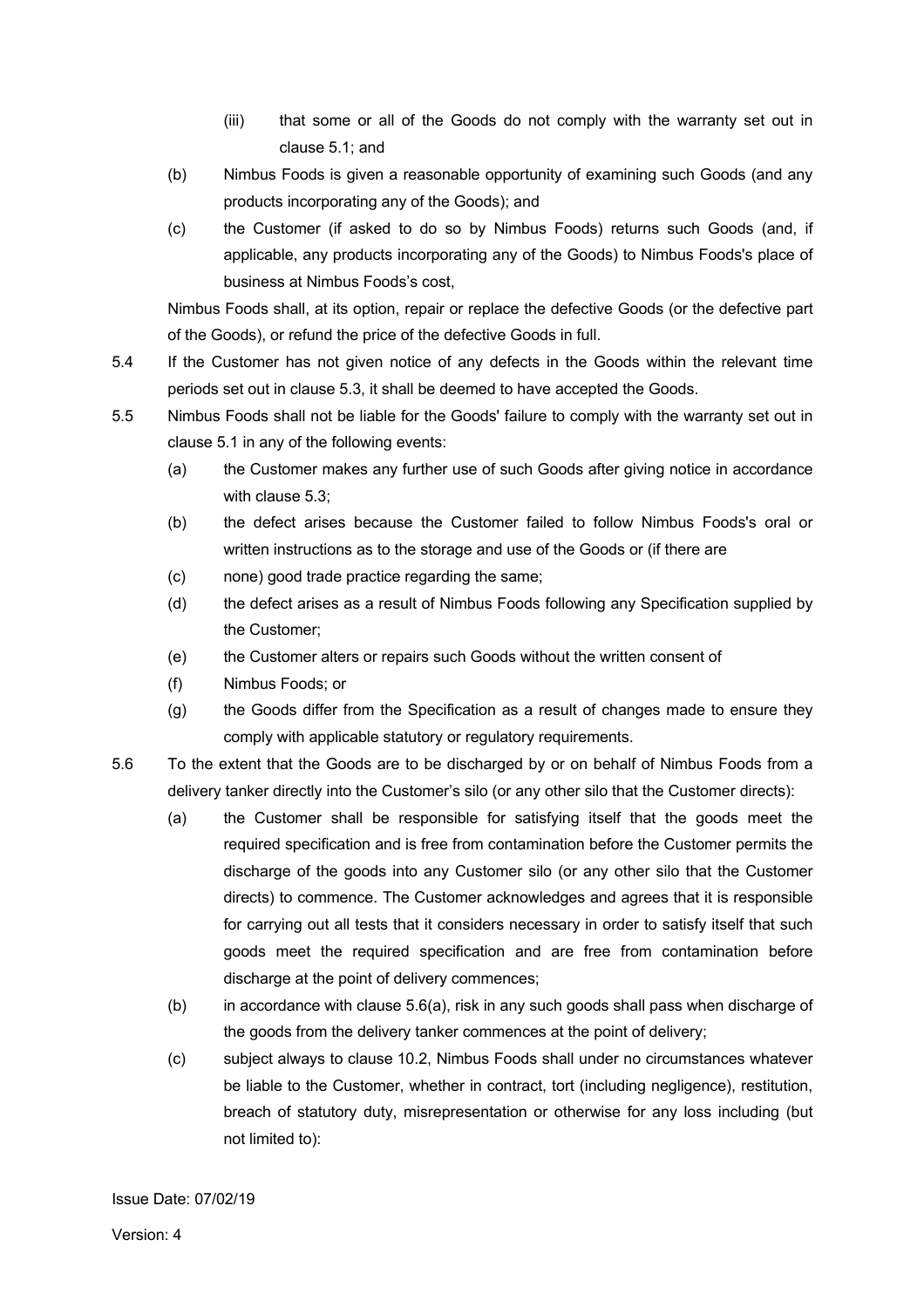- (i) loss of profit;
- (ii) loss or revenue;
- (iii) product recall or withdrawal costs or expenses;
- (iv) loss of goodwill;
- (v) loss or damage to reputation;
- (vi) loss of business;
- (vii) loss of business opportunity;
- (viii) loss of anticipated saving;
- (ix) reduction in value of such goods or any other goods with which it is mixed;
- (x) indirect loss;
- (xi) consequential loss,

arising from, as a result of, or in connection with any contamination in such goods that is detected after discharge into any Customer silo (or any other silo that the Customer directs). This clause 5.6 shall survive termination of the Contract.

- 5.7 Except as provided in this clause 5 (and subject always to clause 10.2), Nimbus Foods shall have no liability to the Customer in respect of the Goods' failure to comply with the warranty set out in clause 5.1.
- 5.8 The terms implied by sections 13 to 15 of the Sale of Goods Act 1979 are, to the fullest extent permitted by law, excluded from the Contract.
- 5.9 These Conditions shall apply to any repaired or replacement Goods supplied by Nimbus Foods.

# **6. RECALL/WITHDRAWAL OF THE GOODS**

The Customer acknowledges and accepts that in accordance with clause 10.3, Nimbus Foods shall not be liable to the Customer for any costs, losses or expenses suffered or incurred by the Customer as a result of or in connection with the recall or withdrawal of any Goods or any product incorporating any of the Goods.

# **7. TITLE AND RISK**

- 7.1 Save as provided in clause 5.6, the risk in the Goods shall pass to the Customer on completion of delivery or deemed delivery in accordance with clause 4.
- 7.2 Title to the Goods shall not pass to the Customer until Nimbus Foods has received payment in full (in cleared funds)
	- (a) for the Goods; and
	- (b) of all other sums owing to or claimed by Nimbus Foods from the Customer.
- 7.3 Until title to the Goods has passed to the Customer, the Customer shall:
	- (a) hold the Goods on a fiduciary basis as Nimbus Foods's bailee;
	- (b) store the Goods separately from all other goods held by the Customer so that they remain readily identifiable as Nimbus Foods's property and in accordance with any written or oral instructions of Nimbus Foods;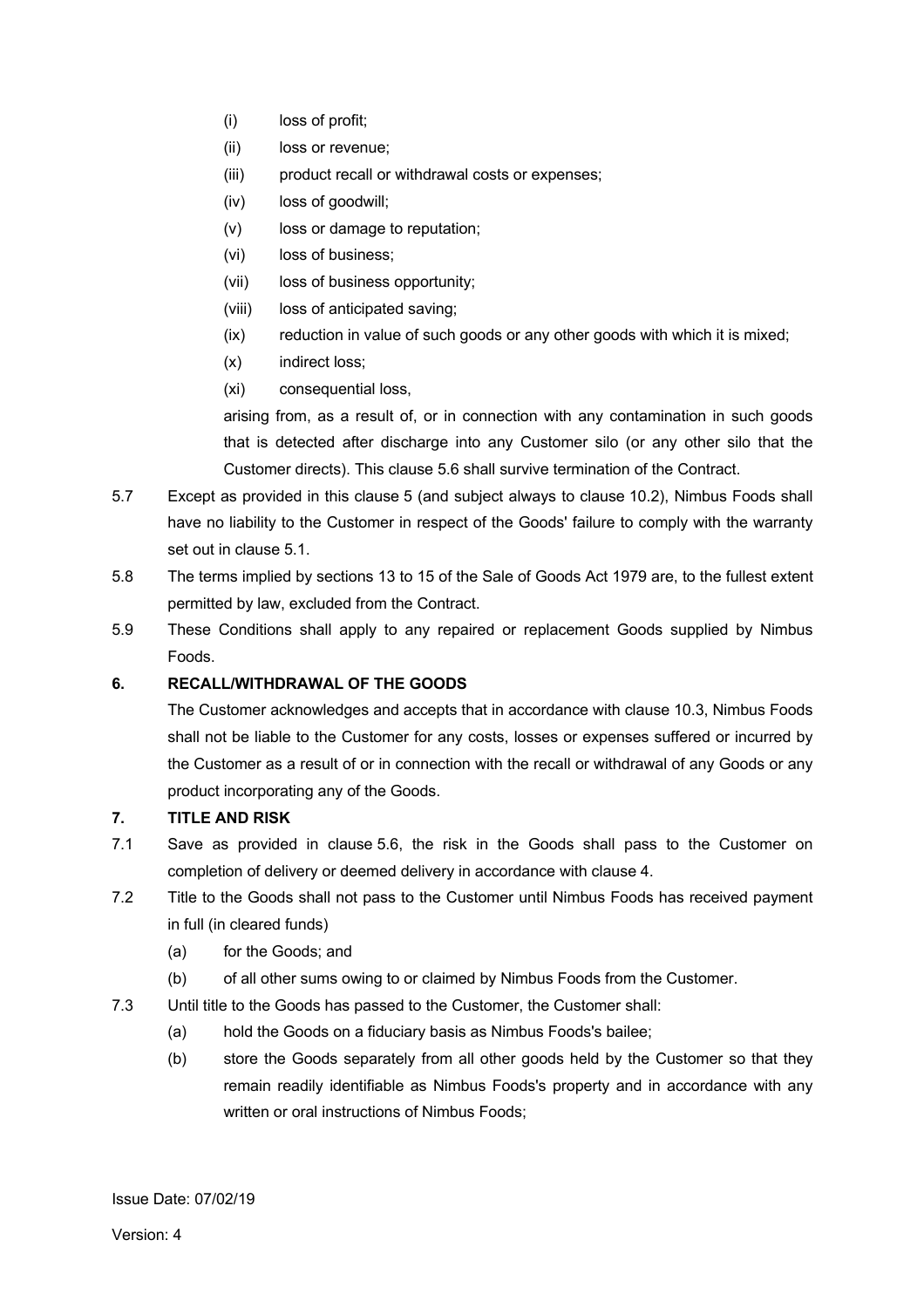- (c) not remove, deface or obscure any identifying mark or packaging on or relating to the Goods;
- (d) maintain the Goods in satisfactory condition and keep them insured against all risks for their full price from the date of delivery;
- (e) notify Nimbus Foods immediately if it becomes subject to any of the events listed in clause 9.2; and
- (f) give Nimbus Foods such information relating to the Goods as Nimbus Foods may require from time to time,

but the Customer may resell or use the Goods in the ordinary course of its business PROVIDED THAT such right shall cease immediately upon: (i) Nimbus Foods confirming in writing to the Customer that such right has been withdrawn; or (ii) the Customer becoming subject to any of the events listed in clause 9.2 (or Nimbus Foods reasonably believes that any such event is about to happen and informs the Customer accordingly in writing).

7.4 If before title to the Goods passes to the Customer the Customer becomes subject to any of the events listed in clause 9.2, or Nimbus Foods reasonably believes that any such event is about to happen and informs the Customer accordingly in writing, then, provided that the Goods have not been resold, or irrevocably incorporated into another product, and without limiting any other right or remedy Nimbus Foods may have, Nimbus Foods may at any time require the Customer to deliver up the Goods and, if the Customer fails to do so promptly, enter any premises of the Customer or of any third party where the Goods are stored in order to recover them.

## **8. PRICE AND PAYMENT**

- 8.1 The price of the Goods shall be the price set out in the Sales Order Confirmation.
- 8.2 Nimbus Foods may, by giving notice to the Customer at any time before delivery, increase the price of the Goods to reflect any increase in the cost of the Goods that is due to any of the following:
	- (a) any factor beyond Nimbus Foods's control (including foreign exchange fluctuations, increases in taxes and duties, and increases in labour, materials and other manufacturing costs);
	- (b) any request by the Customer to change the delivery date(s), quantities or types of Goods ordered, or the Specification;
	- (c) any delay caused by any instructions of the Customer or failure of the Customer to give Nimbus Foods adequate facilities or adequate or accurate information or instructions or the failure of the Customer to comply with its obligations under the Contract; or
	- (d) EU Withdrawal materially increasing the Supplier's costs of supplying the Goods. For the purposes of this clause an increase of [ ] % shall be deemed to be a "material" increase ('Withdrawal Cost Increase').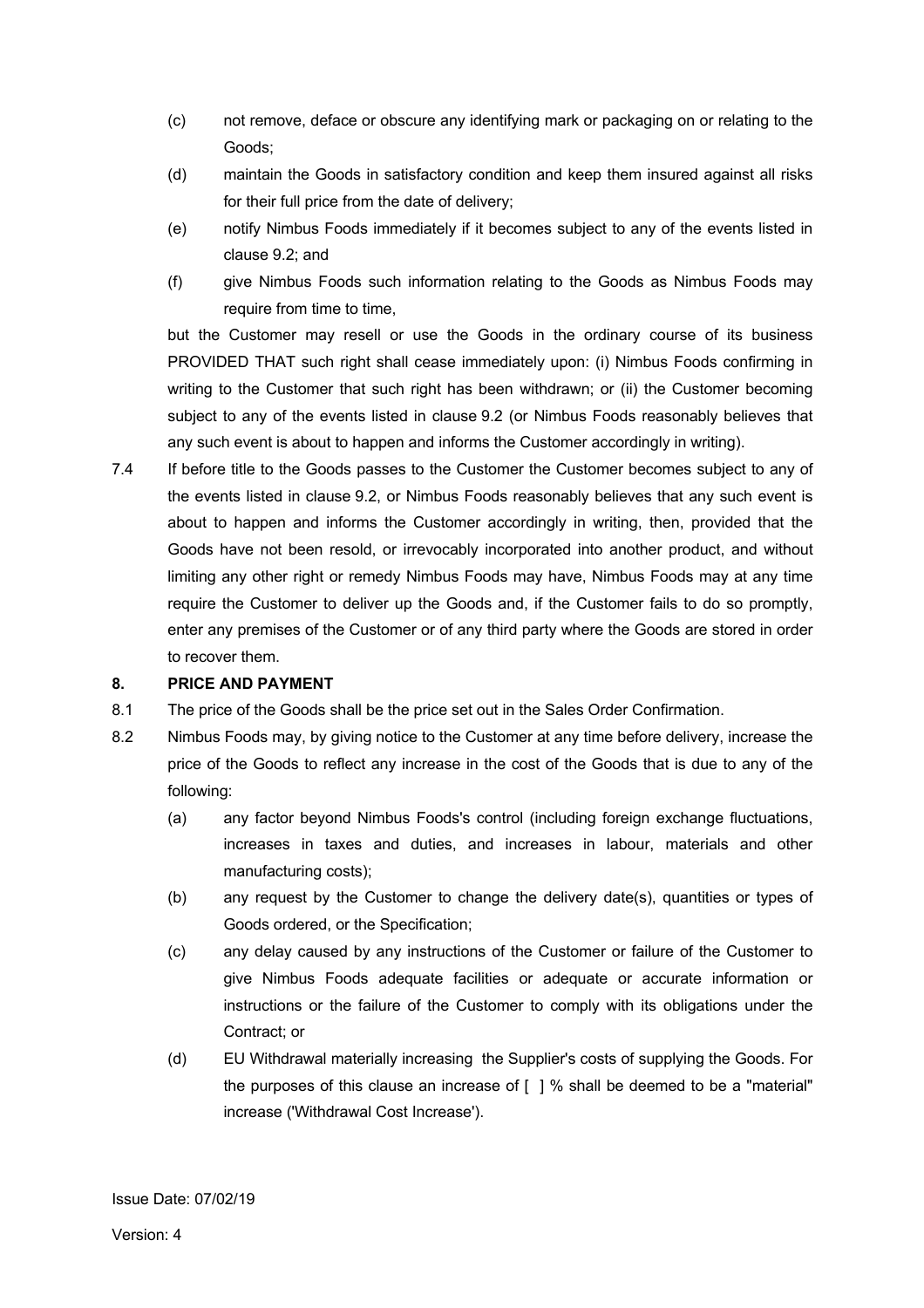- 8.3 The price of the Goods is exclusive of amounts in respect of value added tax (VAT). The Customer shall, on receipt of a valid VAT invoice from Nimbus Foods, pay to Nimbus Foods such additional amounts in respect of VAT as are chargeable on the supply of the Goods.
- 8.4 The Customer shall pay each invoice issued to it by Nimbus Foods in full and in cleared funds on or before the date stated on the Sales Order Confirmation or, where no date is stated or no Sales Order Confirmation is issued, within 30 days of the date of the invoice. Payment shall be made to the bank account nominated in writing by Nimbus Foods. Time of payment is of the essence.
- 8.5 If the Customer fails to make any payment due to Nimbus Foods under the Contract by the due date for payment, then the Customer shall pay interest on the overdue amount at the rate of 1% for each calendar month or part during which payment is overdue. Such interest shall accrue on a daily basis from the due date until actual payment of the overdue amount, whether before or after judgment. The Customer shall pay the interest immediately on demand by Nimbus Foods.
- 8.6 The Customer shall pay all amounts due under the Contract in full without any set-off, counterclaim, deduction or withholding (except for any deduction or withholding required by law). Nimbus Foods may at any time, without limiting any other rights or remedies it may have, set off any amount owing to it by the Customer against any amount payable by Nimbus Foods to the Customer.

# **9. REFUSAL OR TERMINATION OF CREDIT INSURANCE/CUSTOMER'S INSOLVENCY OR INCAPACITY**

- 9.1 If:
	- (a) Nimbus Foods's insurers refuse to provide (or refuse to continue provide) credit insurance in respect of any amount due from the Customer to Nimbus Foods; or the
	- (b) Customer becomes subject to any of the events listed in clause 9.2, or Nimbus Foods reasonably believes that the Customer is about to become subject to any of them and informs the Customer accordingly in writing; or
	- (c) the Customer fails to pay any amount due under the Contract by the relevant due date,

then, without limiting any other right or remedy available to Nimbus Foods, Nimbus Foods may cancel or suspend all further deliveries under the Contract or under any other contract between the Customer and Nimbus Foods without incurring any liability to the Customer, and all outstanding sums in respect of Goods delivered to the Customer shall become immediately due.

- 9.2 For the purposes of clause 9.1, the relevant events are:
	- (a) the Customer suspends, or threatens to suspend, payment of its debts, or is unable to pay its debts as they fall due or admits inability to pay its debts, or (being a company or limited liability partnership) is deemed unable to pay its debts within the meaning of section 123 of the Insolvency Act 1986, or (being an individual) is deemed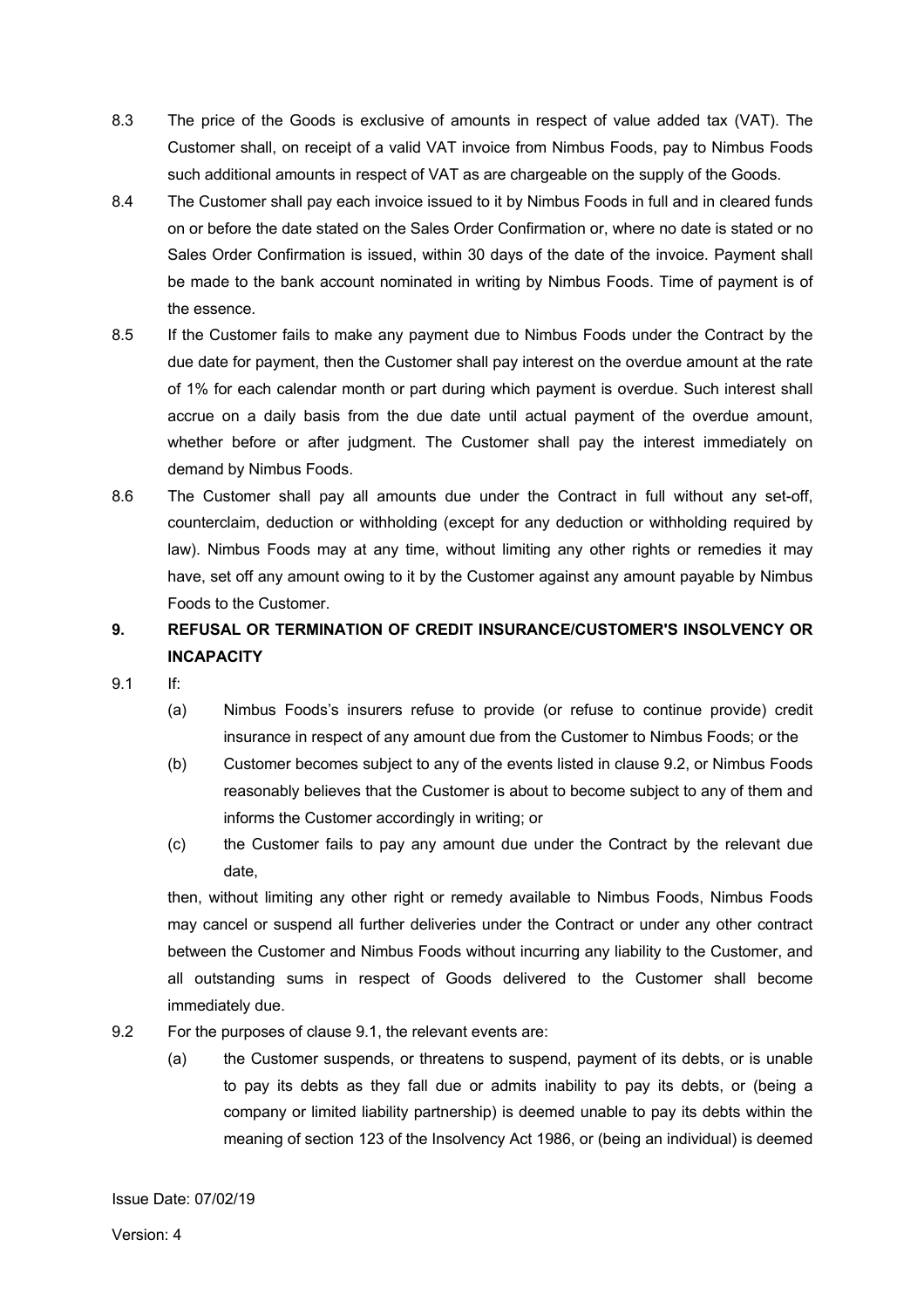either unable to pay its debts or as having no reasonable prospect of so doing, in either case, within the meaning of section 268 of the Insolvency Act 1986, or (being a partnership) has any partner to whom any of the foregoing apply;

- (b) the Customer commences negotiations with all or any class of its creditors with a view to rescheduling any of its debts, or makes a proposal for or enters into any compromise or arrangement with its creditors including, without limitation, a proposal for or entry into a Company Voluntary Arrangement or an Individual Voluntary Arrangement;
- (c) a petition is filed, a notice is given, a resolution is passed, or an order is made, for or in connection with the winding up of the Customer, other than for the sole purpose of a scheme for a solvent amalgamation of the Customer with one or more other companies or the solvent reconstruction of the Customer;
- (d) (being an individual) the Customer is the subject of a bankruptcy petition or order;
- (e) a creditor or encumbrancer of the Customer attaches or takes possession of, or a distress, execution, sequestration or other such process is levied or enforced on or sued against, the whole or any part of its assets and such attachment or process is not discharged within 14 days;
- (f) (being a company) an application is made to court, or an order is made, for the appointment of an administrator or if a notice of intention to appoint an administrator is given or if an administrator is appointed over the Customer;
- (g) (being a company) the holder of a qualifying charge over the Customer's assets has become entitled to appoint or has appointed an administrative receiver;
- (h) a person becomes entitled to appoint a receiver over the Customer's assets or a receiver is appointed over the Customer's assets;
- (i) any event occurs, or proceeding is taken, with respect to the Customer in any jurisdiction to which it is subject that has an effect equivalent or similar to any of the events mentioned in clause 9.2(a) to clause 9.2(h) (inclusive);
- (j) the Customer suspends, threatens to suspends, ceases or threatens to cease to carry on all or a substantial part of its business;
- (k) the Customer's financial position deteriorates to such an extent that in Nimbus Foods's opinion the Customer's capability to adequately fulfil its obligations under the Contract has been placed in jeopardy; and
- (l) (being an individual) the Customer dies or, by reason of illness or incapacity (whether mental or physical), is incapable of managing his or her own affairs or becomes a patient under any mental health legislation.
- 9.3 Termination of the Contract, however arising, shall not affect any of the parties' rights and remedies that have accrued as at termination. Clauses which expressly or by implication survive termination of the Contract shall continue in full force and effect.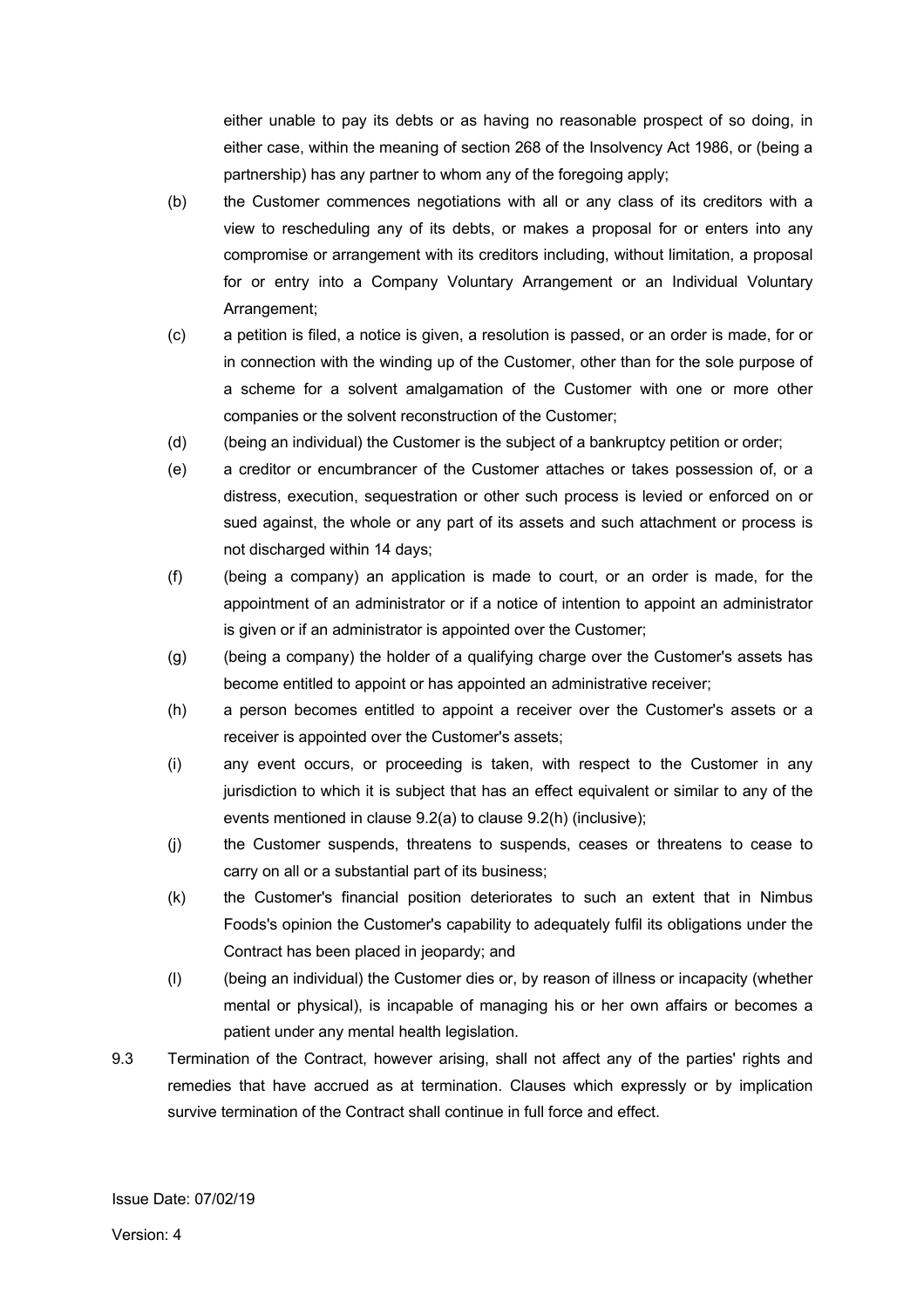### **10. LIMITATION OF LIABILITY**

- 10.1 This clause sets out the entire financial liability of Nimbus Foods (including any liability for the acts or omissions of its employees, agents and subcontractors) to the Customer in respect of:
	- (a) any breach of the Contract;
	- (b) any use made or resale of the Goods or of any product incorporating any of the Goods;
	- (c) any representation, statement or tortious act or omission (including negligence) arising under or in connection with the Contract.
- 10.2 Nothing in these Conditions shall limit or exclude Nimbus Foods's liability for:
	- (a) death or personal injury caused by its negligence, or the negligence of its employees, agents or subcontractors (as applicable);
	- (b) fraud or fraudulent misrepresentation;
	- (c) breach of the terms implied by section 12 of the Sale of Goods Act 1979; or
	- (d) any other matter in respect of which it would be unlawful for Nimbus Foods to exclude or restrict liability.
- 10.3 Subject always to clause 10.2, Nimbus Foods shall under no circumstances whatever be liable to the Customer, whether in contract, tort (including negligence), restitution, breach of statutory duty, misrepresentation or otherwise, for any:
	- (a) loss of profit;
	- (b) loss of revenue;
	- (c) product recall or withdrawal costs or expenses;
	- (d) loss of goodwill;
	- (e) loss of business;
	- (f) loss of business opportunity;
	- (g) loss of anticipated saving; or
	- (h) special, indirect or consequential loss,

arising under or in connection with the Contract.

- 10.4 Subject always to clause 10.2, clause 10.3, clause 4.6 to clause 4.8 (inclusive) clause 5.6 and clause 5.7, Nimbus Foods's total liability to the Customer in respect of all other losses arising under or in connection with the Contract, whether in contract, tort (including negligence), restitution, breach of statutory duty, misrepresentation or otherwise, shall in no circumstances exceed a sum equal to the greater of:
	- (a) the price of the Goods; and
	- (b) the insurance cover effected by Nimbus Foods and actually available to meet the claim in question.
- 10.5 Without prejudice to clauses 10.2 to 10.4 (inclusive), clause 4.8, clause 5.3(a) and clause 5.6, Nimbus Foods shall not be liable to the Customer in connection with the Goods, whether such liability arises under the Contract or otherwise, unless: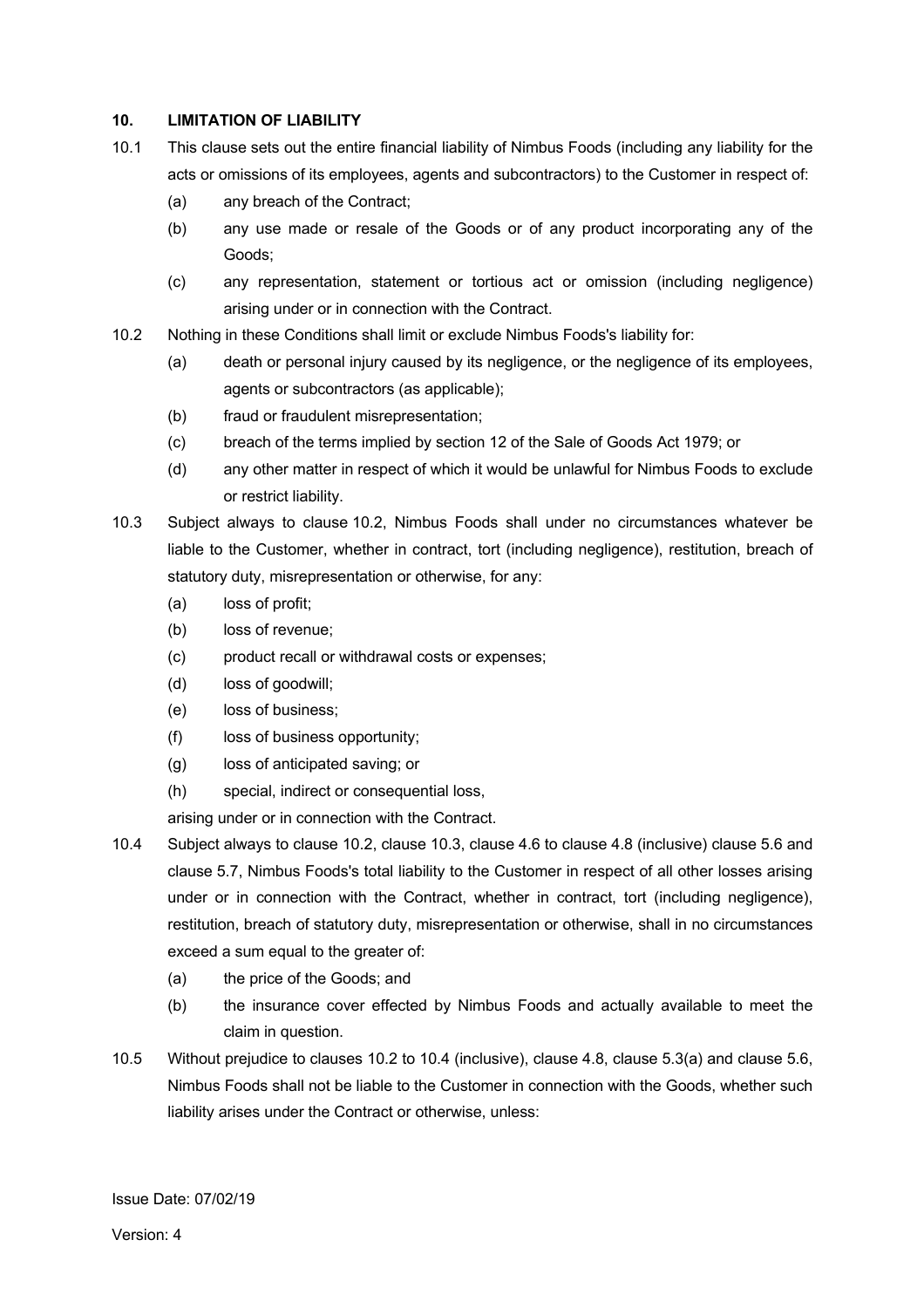- (a) adequate details of the basis of the claim are given in writing to Nimbus Foods within 35 days of delivery of the Goods; and
- (b) a claim is commenced (meaning a claim form is issued and served on Nimbus Foods) before the expiry of:
	- (i) 9 months in respect of Goods that have been exported by or on behalf of Nimbus Foods; and
	- (ii) 18 months in respect of Goods that have not been exported by or on behalf of Nimbus Foods,

following the date on which the cause of action arose.

10.6 This clause 10 shall survive termination of the Contract.

## **11. CUSTOMER INDEMNITY**

The Customer shall indemnity and hold Nimbus Foods harmless against any costs, claims, liabilities, losses (including any direct, indirect or consequential losses, loss of profit, loss of reputation and all interest, penalties and legal and other professional costs and expenses), damages expenses or fines made against or incurred or paid by Nimbus Foods in connection with the Goods or the use of the Goods arising wholly or partly from the negligence, breach of the Contract or other breach of duty of the Customer or its employees, agents, consultants or sub-contractors. This clause 11 shall survive termination of the Contract.

# **12. FORCE MAJEURE**

- 12.1 Nimbus Foods shall not be liable for any failure or delay in performing its obligations under the Contract to the extent that such failure or delay is caused by a Force Majeure Event. A **Force Majeure Event** means any event beyond Nimbus Foods's reasonable control, which by its nature could not have been foreseen, or, if it could have been foreseen, was unavoidable, including strikes, lock-outs or other industrial disputes (whether involving its own workforce or a third party's), failure of energy sources or transport network, acts of God, war, terrorism, riot, civil commotion, interference by civil or military authorities, national or international calamity, armed conflict, malicious damage, breakdown of plant or machinery, nuclear, chemical or biological contamination, sonic boom, explosions, collapse of building structures, fires, floods, storms, earthquakes, loss at sea, epidemics or similar events, natural disasters or extreme adverse weather conditions, default of suppliers or subcontractors or the inability or delay in obtaining supplies of adequate or suitable raw materials or packaging, or any consequences arising as a result of or in connection with EU Withdrawal..
- 12.2 Either party may terminate the Contract by notice in writing to the other if the Force Majeure Event causing such failure or delay in Nimbus Foods performing its obligations under the Contract continues for a continuous period in excess of 60 Business Days.

#### **13. CONFIDENTIALITY**

The Customer shall keep in strict confidence all technical or commercial know-how, specifications, inventions, processes, recipes, production methods or initiatives which are of a confidential nature and have been disclosed by Nimbus Foods to the Customer, its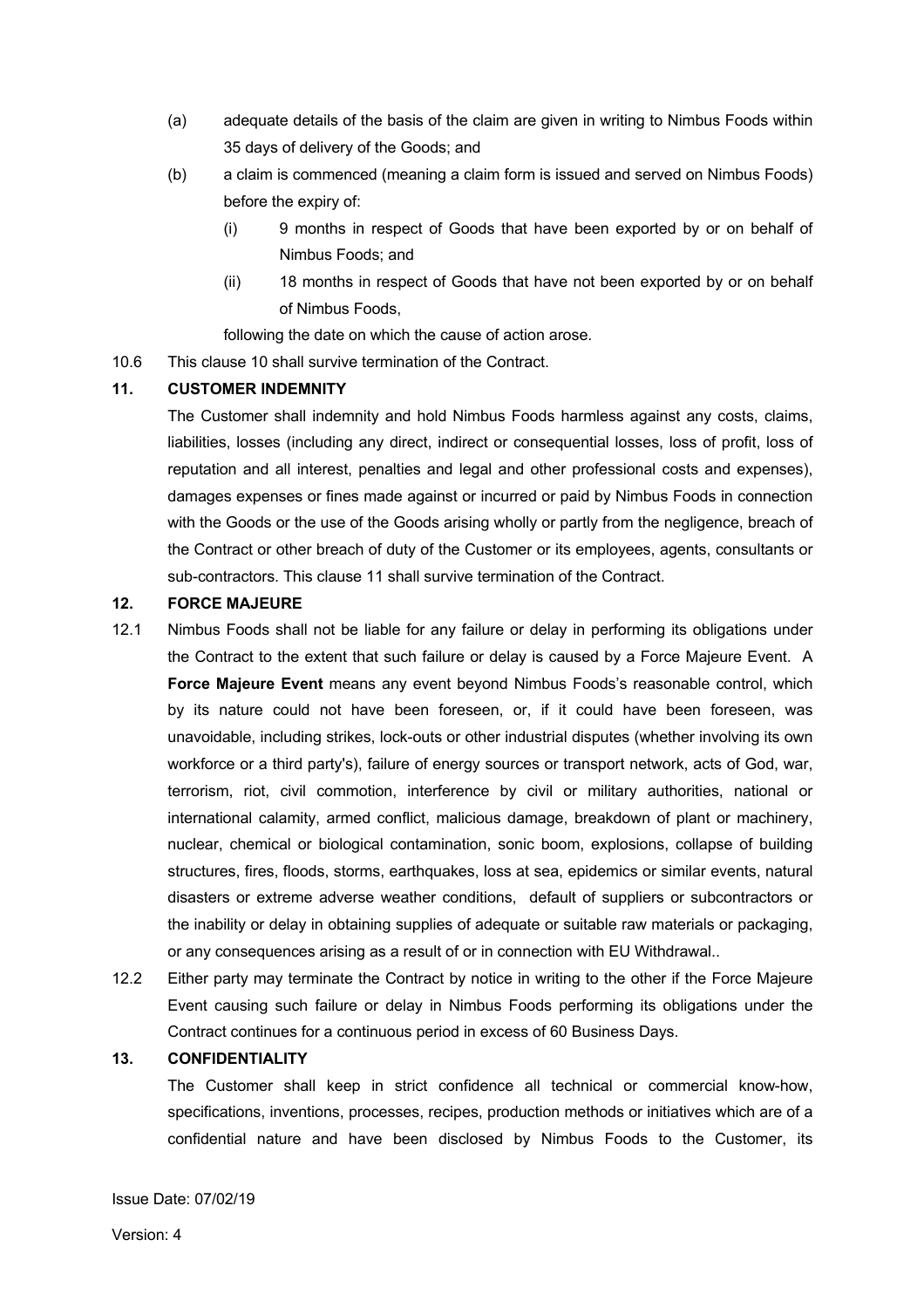employees, agents or subcontractors, and any other confidential information concerning Nimbus Foods's business or its products or its services which the Customer or any of its employees, agents or subcontractors may obtain. The Customer shall ensure that such employees, agents and subcontractors comply with the obligations of the Customer in this clause 13 as if they were the Customer and are subject to obligations of confidentiality corresponding to those which bind the Customer. This clause 13 shall survive termination of the Contract.

#### **14. GENERAL**

### **14.1 Assignment and other dealings.**

- (a) Nimbus Foods may at any time assign, transfer, mortgage, charge, subcontract or deal in any other manner with all or any of its rights or obligations under the Contract.
- (b) The Customer may not assign, transfer, mortgage, charge, subcontract, declare a trust over or deal in any other manner with any or all of its rights or obligations under the Contract without the prior written consent of Nimbus Foods.

## **14.2 Notices.**

- (a) Any notice given to a party under or in connection with the Contract shall be in writing, addressed to that party at its registered office (if it is a company) or its principal place of business (in any other case) or such other address as that party may have specified to the other party in writing in accordance with this clause, and shall be delivered personally, sent by pre-paid first class post or other next working day delivery service, commercial courier, or sent by fax to the other party's main fax number.
- (b) A notice shall be deemed to have been received: if delivered personally, when left at the address referred to in clause 14.2(a); if sent by pre-paid first class post or other next working day delivery service, at 9.00 am on the second Business Day after posting; if delivered by commercial courier, on the date and at the time that the courier's delivery receipt is signed; or, if sent by fax, one Business Day after transmission.
- (c) The provisions of this clause shall not apply to the service of any proceedings or other documents in any legal action.

## **14.3 Severance.**

- (a) If any provision or part-provision of the Contract is or becomes invalid, illegal or unenforceable, it shall be deemed modified to the minimum extent necessary to make it valid, legal and enforceable. If such modification is not possible, the relevant provision or part-provision shall be deemed deleted. Any modification to or deletion of a provision or part-provision under this clause shall not affect the validity and enforceability of the rest of the Contract.
- (b) If any provision or part-provision of this Contract is invalid, illegal or unenforceable, the parties shall negotiate in good faith to amend such provision so that, as amended,